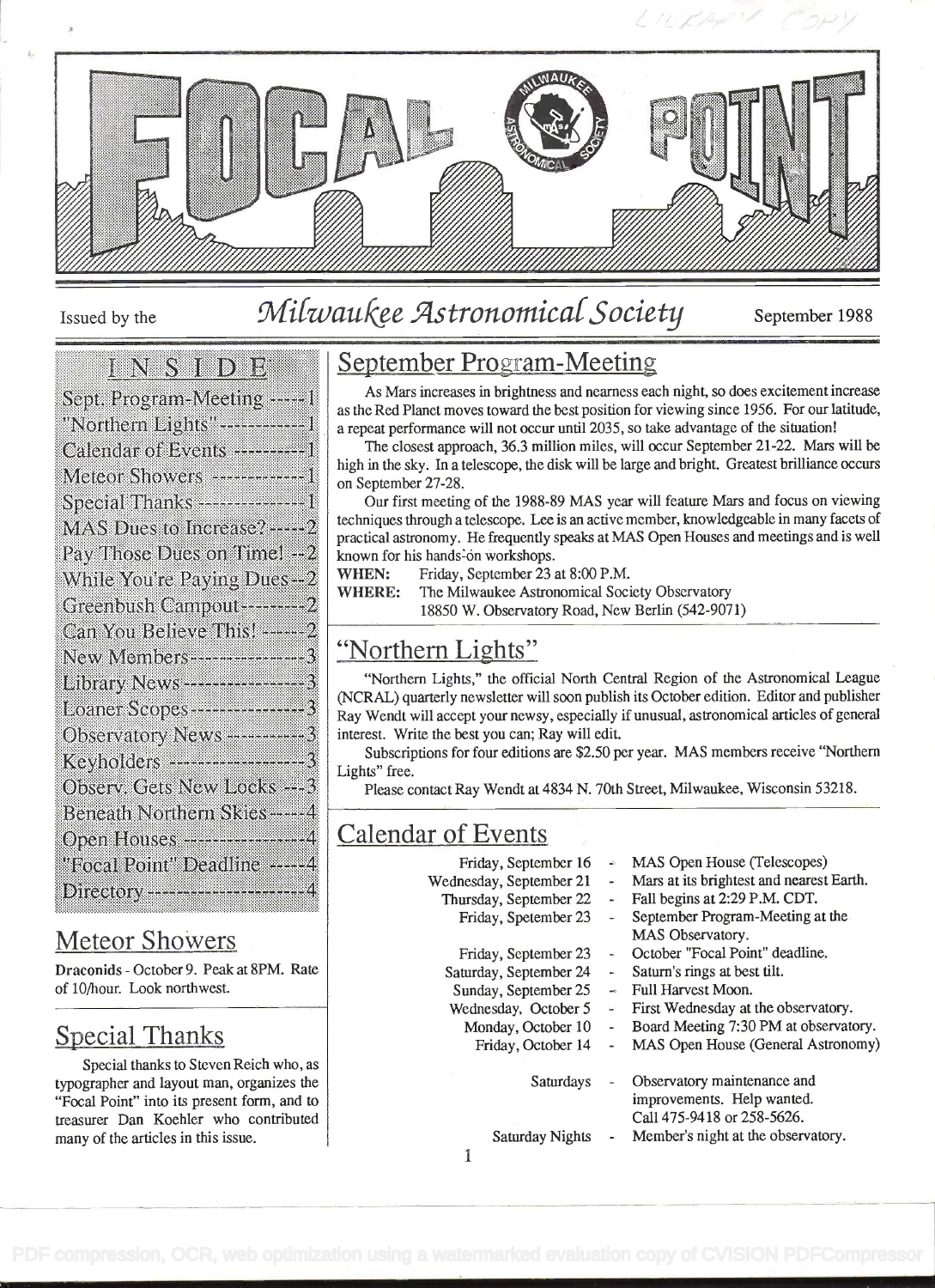# MAS Dues To Increase?

At its August meeting, the MAS Board of Directors, upon the recommendation of Treasurer Dan Koehier, voted to increase dues for all membership classifications (regular, non-resident, and junior) by \$10 per year beginning with all individuals joining the Society after December 1, 1988, or renewing membership for the 1989-90 fiscal year. This increase is subject to the approval of members attending the November 18, 1988 general meeting at the CATC.

After six years of slow but steady inflation, increased costs for maintaining and insuring the Observatory, and a healthy increase in membership benefits, the Society's treasury is feeling the strain of financial burden. In order to keep the Society's programs moving ahead, and maintain the Observatory, the treasury is in need of more revenue. Since the last dues increase in 1982, members havebeen enjoying constant benefits from Society functions but have been steadily paying less than what these benefits actually cost. The present membership dues are simply not high enough to cover all of the routine expenses of our Society. It is time to bring revenue back in line with expenditures.

A complete explanation of cash flow "through the books" will be made at the September 23rd and November 18th meetings. You may ask any questions you have about the Society's finances at those meetings. A majority vote of the members present and the November meeting will be nec essary before the dues increase can go into effect. Plan to attend both meetings to voice your opinion and make your vote count.

# Can You Believe This?

We've suffered one of the biggest droughts in U.S. history, so when does it break? Yep, on the afternoon of the MAS Annual Family Picnic!

Needless to say, those who attended were driven inside the Quonset hut by the downpour, others who planned to attend never showed.

Those who dashed outside to the cache and returned had plenty of refreshments to enjoy.

Member Florence Simandl won the top picnic prize, a Wil Tirion Sky Atlas 2000.0, which was donated to the MAS library for everyone to enjoy. Other unawarded picnic prizes will be offered at the September Program Meeting.

And thanks to picnic chairman Pete Smitka for taking care of the details.

# Pay Those Dues On Time!

If you haven't already done so, please remit dues to the MAS Treasurer for the 1988- 89 fiscal year, which began September 1. Payment of dues is required by September 30 to maintain active membership in the Society. Use the "Membership Renewal" form and return envelope mailed to you during the first week of September. Use the form to obtain (or renew) discounted subscriptions to "Astronomy" (\$14), "Deep Sky" (\$7), "Telescope Making" (\$7), and "Odyssey" (\$10) magazines, as well as for reserving a copy of the RASC Observer's Handbook for 1989. A group order will be placed for the handbook in late October, and handbooks will be distributed to members at the December and January membership meetings at the CATC. You may also request a mailed copy for \$1 extra. Subscriptions to all periodicals obtained through MAS membership begin with the January, 1989 issues.

Prompt payment of dues is essential for a healthy treasury, and to insure proper receipt of your magazine subscriptions. Members who haven't paid dues by October 31, 1988 will be automatically dropped from the Society roster. There will be no exceptions.

# AND While You Are Paying Your Dues...

Please don't forget to fill in the "quick survey" included with your "Membership Renewal" form. It's important to determine the extent of interest in the items listed on the survey. Return it with your dues payment by September 30.

# Greenbush Campout

The Greenbush Fall campers mayjoin the Star-Party campout at the Greenbush Kettle Morraine campsite #6. Enjoy a dark, moonless sky and see the stars! The Draconid meteor shower will be at its peak. Look to the northwest and see how many you can sec.

Bring your Tent, telescope, warm clothes, and firewood. When? Friday through Sunday, October 7-9. Call John Asztalos at 258-5626 for details.



2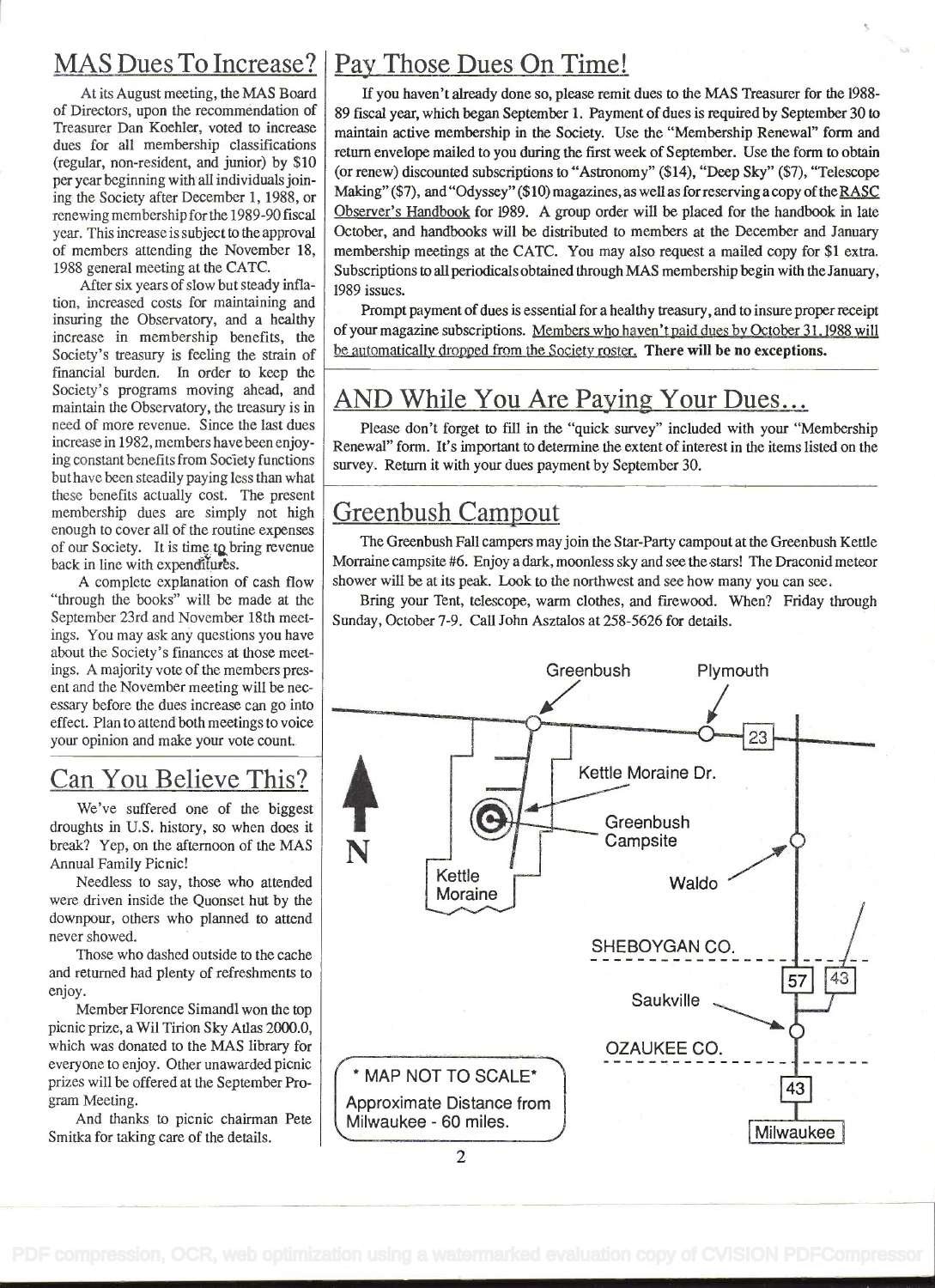### New Members

The following new members will be introduced at the September 23rd meeting at the Observatory:

Luca Alverno, Milwaukee Chad Andrist, Wauwatosa Terrence Brehmer, Milwaukee Mark Dominick, Waukesha Scott, Sue, and Will Erickson, Waukesha Olaf, Ruth, Heather, and Heidi Harken, Pewaukee

Dennis Janz (and wife), Butler Alan Eliot Reed, Jr. (and three family members), Milwaukee Michael Rainiero, West Allis Jay Schubring, Milwaukee

David Seeds, Milwaukee Jennifer, Vijay, and Barbara Seth, Wauwatosa

Carl and Eugenia Whitman,

Mukwonago

Our membership roster continues to expand, thanks in large part to the success of our Public Open House Schedule so far this year! Welcome to the MAS family, all of you!

### Loaner Scopes

Two 8" Dobsonian "APOLLO" telescopes are available to MAS members for general use away from the observatory. They will accept either 1.25" or 2" eyepieces.

One is located on the north side at the home of: Matt McNeeley, 8200 N. Cedarburg Road., Brown Deer (354-5307)

The south side location of the other is at the home of: Richard Sterle, 81 15 W. Waterford Avenue, Greenfield, Wisconsin (543-7459)

No deposit is required, but an agreement to cover loss or damage must be signed. The loan period is from 14-21 days with an extension possible.

These telescopes were built from funds contributedby MAS member Orin Purintun, president of Apollo Fund Limited.

#### Keyholders

Following is the list of "Member's Night" keyholders for the period of Sept. 17 to Nov. 5:

| Sept. 17  Nick Nichols  628-4059   | <b>up</b>     |
|------------------------------------|---------------|
| Sept. 24  Aris Penikis 354-9708    | key           |
| Oct. 1 John Pfannerstill 475-6494  |               |
| Oct. 8 Frank Roldan  423-0210      | mu            |
| Oct. 15  Terry Ross 784-2093       | $\frac{1}{2}$ |
| Oct. 22 Gerry Samolyk 475-9418     | exo           |
| Oct. 29  Tom Schmidtkunz  784-0253 |               |
| Nov. 5  Peter Smitka  785-0926     | De            |

#### Library News: by MAS Librarian Sally Waraczynski

The long, hot summer evenings this year have inspired a good number of our members to curl up in frontoftheair-conditionerwith arefreshing astronomy book. Here arethe latest quenchers of you thirst (for knowledge) to arrive on our shelves:

#### Astronomy: A Step-By-Step Guide to the Night Sky - Dunlop, 1985.

This is a concise, introductory field guide to all the celestial phenomena and the tools and techniques for observing them.

#### Build Your Own Teiescone - Berry, 1985.

Includes well-illustrated and detailed plans and procedures for constructing several types of telescope.

#### The Study of Variable Stars Using Small Telescopes - Percy (ed.), 1985.

Proceedings of a Symposium at David Dunlap Observatory, Toronto. Janet Mattei, director of the A.A.V.S .0., champions visual observing and the value of the society's vast data base to the scientific community. The emphasis of the book, however, is on photoelectric photometry. Period analysis is also covered in depth. A wealth of reference material is cited throughout as a source of further reading.

Introduction to Observing and Photographing the Solar System - Dobbins, Parker, and Capen

and just arrived, MARS.

For photography enthusiasts and planetary observers, a photocopy of most of Kodak's "Filters for Scientific and Technical Uses" (B3) is now in the vertical file under ASTRO-NOMICAL PHOTOGRAPHY. Graphs show wavelength transmission for the various Wratten filters.

Again, June Regis and I welcome your suggestions for the library collection. We will also be pleased to accept your donations of books or articles for the vertical file of reference material.

## Observatory News

John Asztalos (258-5626) will be Acting Director in the absence of Gerry Samolyk. New locks will be installed at the observatory. Please read the details in another article elsewhere in this issue.

According to Frank Roldan, the New Berlin Fire Department recently made an inspection of our observatory, the first, to the best of our knowledge, in the society's history. The inspector found two deficiencies. One was a missing door in the break box of the 26" telescope building (door has been ordered). The other requirement was for fire extinguishers to be installed in each dome. To therescue came memberWarren Sondericker and Midwest Fire Protection, Inc. who donated three 9-pound Halon fire extinguishers and serviced the existing one at the observatory (this one was also donated by Warren in 1982). Many thanks to Warren for the generous donation.

# MAS Observatory To Get New Locks

New locks will be installed at the MAS observatory on Sunday, September 25. Keyholders are reminded to meet at the observatory at 2:00 p.m. to exchange their keys, sign updated "Keyholder Agreement" forms, and discuss policies and procedures for the keyholder program. This is a mandatory meeting.

Ifa keyholder has extenuating circumstances and cannot be at the Observatory, he/she must call Dan Koehier (662-2987) prior to the meeting to make other arrangements. Failure to do so will result in that keyholder losing his/her key privileges and deposit. There are no exceptions.

The lock change does not affect "\$1 Keyholders" as those locks will not be changed. Details of the exchange were summarized in a letter mailed to all keyholders in mid-August.